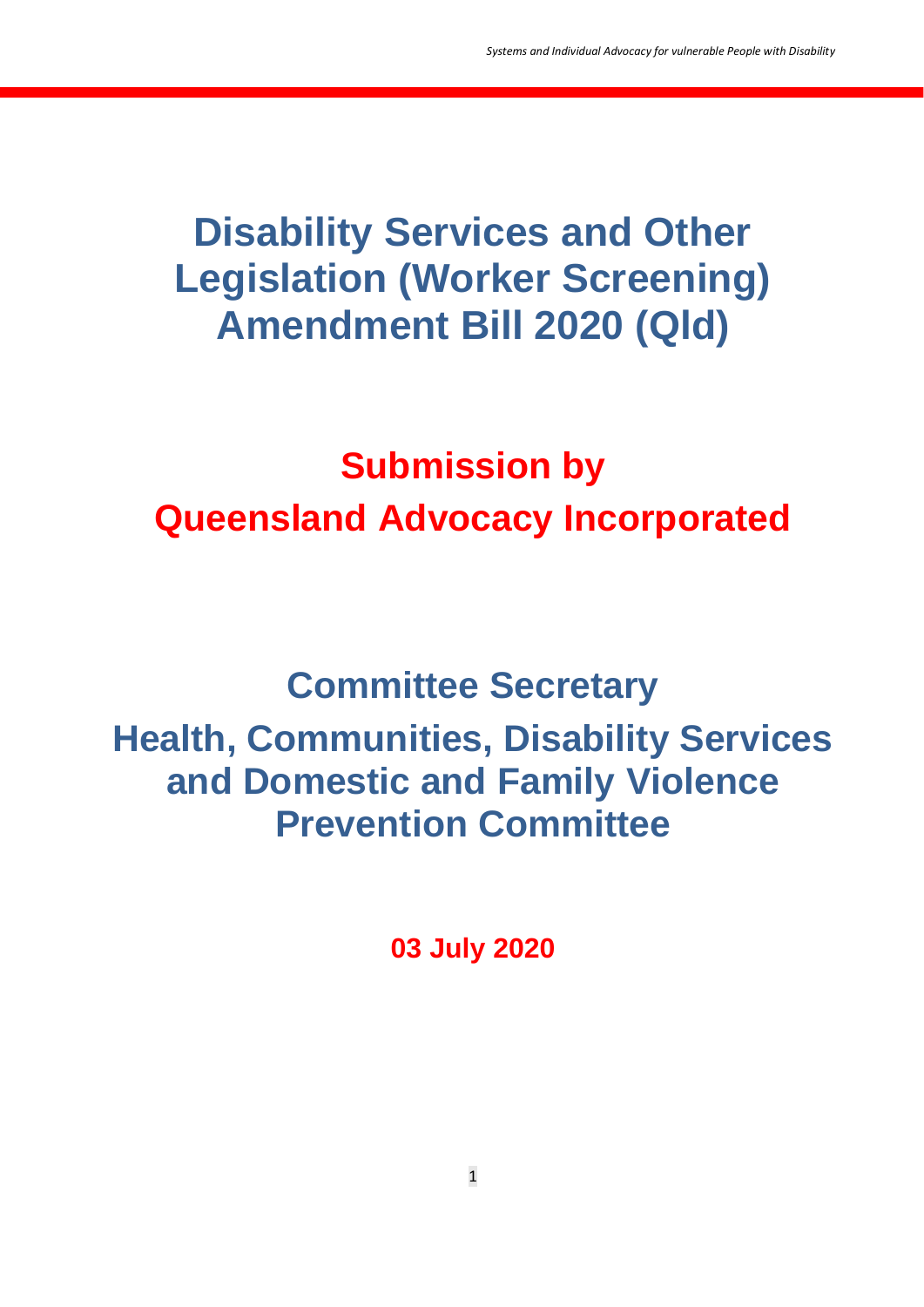## **About Queensland Advocacy Incorporated**

Queensland Advocacy Incorporated (QAI) is a member-driven and non-profit advocacy organisation for people with disability. Our mission is to promote, protect and defend, through advocacy, the fundamental needs, rights, and lives of the most vulnerable people with disability in Queensland.

Queensland Advocacy Inc. (QAI) is an association of persons with concern for the needs of people with disabilities with a constitutionally designated committee comprising a majority of people with disability; their wisdom and lived experience of disability is our foundation and guide.

QAI undertakes systems advocacy aimed at changing policies, laws and attitudes in ways that will benefit groups of people with disability rather than individuals alone.

QAI strives to maintain its complete independence as an organisation and to restrict its function solely to advocacy.

QAI has an exemplary track record of effective systems advocacy, with over thirty years' experience advocating for systems change, through campaigns directed to attitudinal, law and policy reform and by supporting the development of a range of advocacy initiatives in this state.

We have provided, for over a decade, highly in-demand individual advocacy through our individual advocacy services – the Human Rights Legal Service, the Mental Health Legal Service, the Justice Support Program, the National Disability Insurance Scheme Appeals Support Program and Decision Support Pilot Program and most recently the Disability Royal Commission Advocacy Program and the QAI Education Advocacy Service.

Our Human Rights and Mental Health services offer legal advice and representation on guardianship, administration, and mental health matters. Our Justice Support provide non-legal advice and support to people with disability engaged with the criminal justice system. QAI's NDIS Appeals and Decision Support Pilot provide advocacy and support to individuals and families to engage with and access to the NDIS and where necessary within the Administrative Appeals Tribunal. QAI is also a member of the Combined Advocacy Groups of Queensland. QAI's individual advocacy as well as issues relayed to us by our individual advocacy allies informs our campaigns at state and federal levels for changes in attitudes, laws and policies and assists us to understand the challenges, needs and concerns of people with disability.

QAI's constitution holds that every person is unique and valuable, and that diversity is intrinsic to community.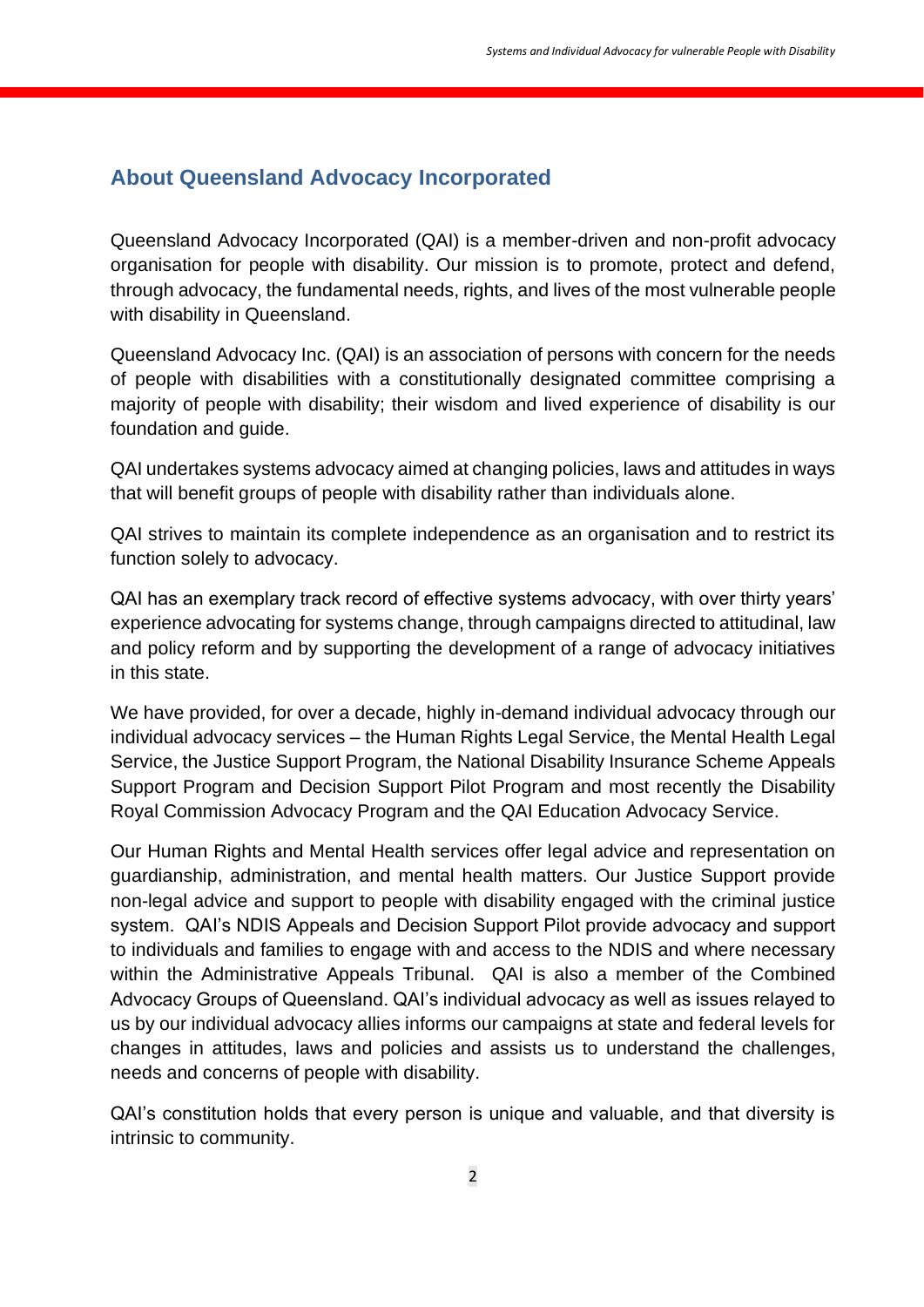#### **Worker Screening Amendment Bill**

The objectives of the Disability Services and Other Legislation (Worker Screening) Amendment Bill 2020 (the Bill) are to:

- 1. support nationally consistent worker screening for the National Disability Insurance Scheme (NDIS) and the Intergovernmental Agreement on Nationally Consistent Worker Screening for the NDIS (the IGA);
- 2. enable Queensland to operate a state disability worker screening system for certain disability services that it continues to fund, or deliver, outside of the jurisdiction of the NDIS Quality and Safeguards Commission (NDIS Commission);
- 3. streamline and strengthen the legislative framework for disability worker screening in Queensland; and
- 4. ensure the blue card system operates effectively and efficiently alongside the disability worker screening system and the strongest possible safeguards are maintained in relation to persons working with children with disability.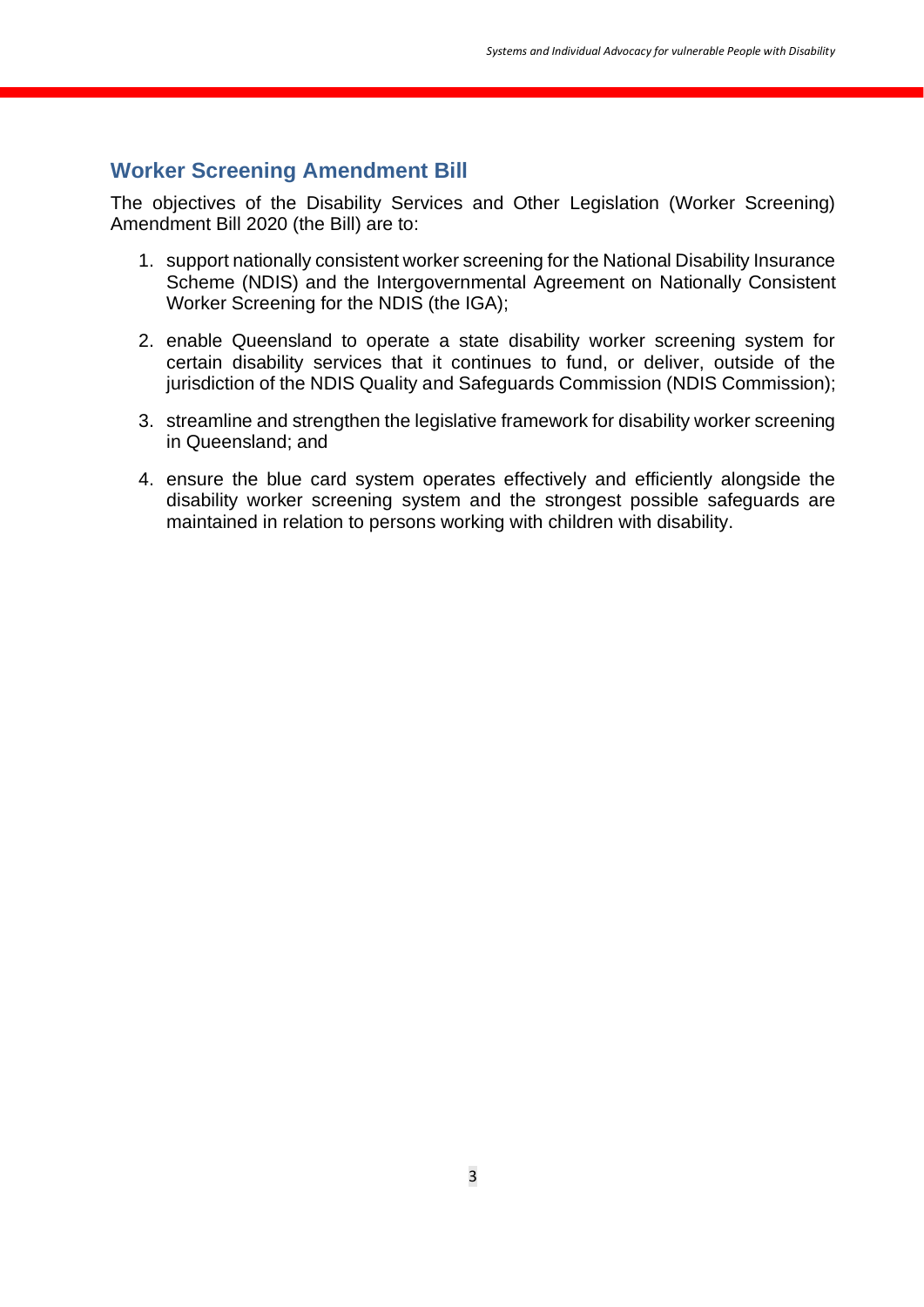#### **QAI's recommendations**

#### **QAI recommends:**

- 1. The proposed new section 14 of the *Disability Services Act* (as outlined in clause 9 of the Bill) be updated to change the definition of *funded service provider* to include the State.
- 2. The Queensland Government publish its framework for deciding whether a person poses an unacceptable risk of harm to people with disability which is more exhaustive than that provided in the proposed new Part 5, Division 4 Subdivision 3 of the *Disability Services Act* (as outlined in clause 11 of the Bill).
- 3. The Queensland Government work with the NDIS Quality and Safeguards Commission, plan or self-managed participants, and unregistered service providers to encourage optional workers to request a national worker screening clearance.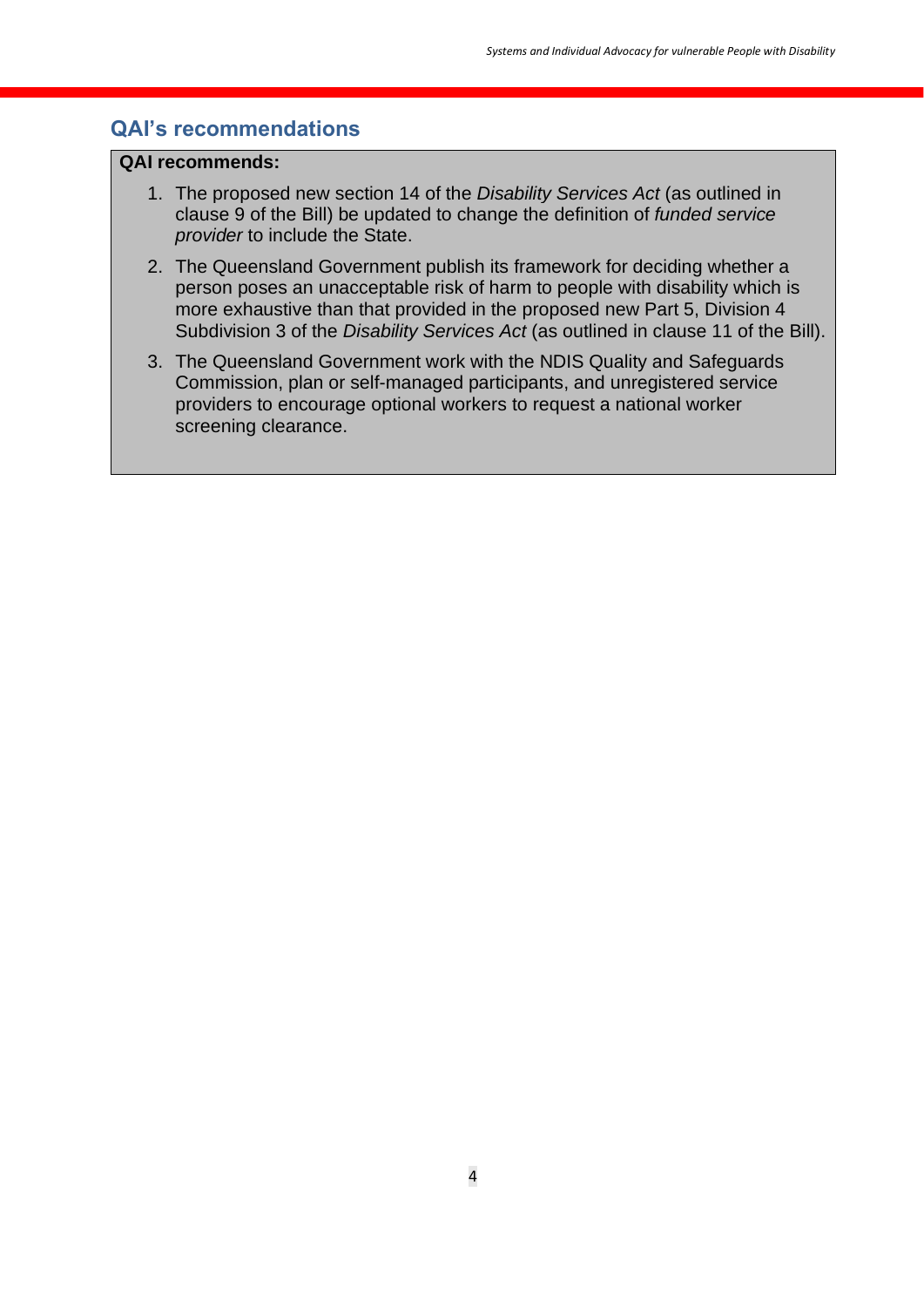#### **Introduction**

This submission is informed by QAI's experience in delivering non-legal advocacy for people engaging with the NDIS, through its National Disability Insurance Scheme Appeals Support Program and Decision Support Program, as well as our systems advocacy. It is also informed by insights gained through collaboration with our allies in advocacy, and the lived experiences of members and staff.

#### **Inclusion of the State as a funded service provider**

The Bill specifically excludes the State from being a funded service provider within the meaning of the Bill. This is disappointing as the State is a NDIS registered service provider and as such, is required to meet the standards set by the NDIS Quality and Safeguards Commission. A core part of complying with these standards is ensuring NDIS workers meet the criteria as set out in the Intergovernmental Agreement on nationally consistent worker screening for the NDIS.<sup>1</sup> By excluding the State from being a funded service provider, workers who are employed by the State are not required to request clearance under this Bill prior to engaging in NDIS work. This puts people with disability who engage State services at risk of abuse, neglect, and exploitation, as State workers will not be assessed against more defined and rigours definitions of risk and exclusions, and creates a division of standards and rights on the basis of the worker's employer.

#### **Inclusion of offences for NDIS providers engaging in contractors**

Since the introduction of NDIS, disability service providers have had to adjust and change their business structure due to no longer having guaranteed incomes; a stark contrast from the certainty provided under block funding. With the loss of guaranteed income, there has been an increase in casualisation of front-line workers.<sup>2</sup> This increased casualisation has also led to individuals being employed by service providers as sole traders or contractors.<sup>3</sup> Simultaneously, many support workers have chosen to operate as unregistered and registered sole traders or contractors<sup>4</sup>. By excluding offences for NDIS providers, who have engaged contractors to provide NDIS services prior to receiving clearance, service providers may be tempted to engage contractors in the hopes of circumventing processing time of clearance, putting people with disability at risk of harm.

### **Publish risk assessment framework**

During the public briefing for this Bill on 23 June 2020, there was discussion of a National Operational Guidelines manual being developed which will include a disqualifying framework for clearance. As the CEO has discretion in relation to providing clearance to a relevant person, it would be beneficial for the public to understand what types of acts a relevant person may have engaged in, in order for them to be disqualified to provide NDIS

[https://www.coag.gov.au/sites/default/files/agreements/iga-nationally-consistent-worker-screening\\_2.pdf](https://www.coag.gov.au/sites/default/files/agreements/iga-nationally-consistent-worker-screening_2.pdf)

<sup>1</sup> Intergovernmental Agreement on Nationally Consistent Worker Screening for the NDIS:

<sup>&</sup>lt;sup>2</sup> MacDonald, F, Bentham, E & Malone, J 2018, "Wage theft, underpayment and unpaid work in marketised social care", The Economic and Labour Relations Review.

<sup>3</sup> MacDonald, F & Charlesworth, S 2016, "Case for care under the NDIS: Shaping care workers' working conditions", Journal of Industrial Relations.

<sup>4</sup> <https://www.qai.org.au/2020/05/14/submission-to-the-ndis-workforce-inquiry/> and P20 3.7 Experienced and Skilled Workforce <https://www.qai.org.au/2019/10/24/ndis-thin-markets-project-submission/>